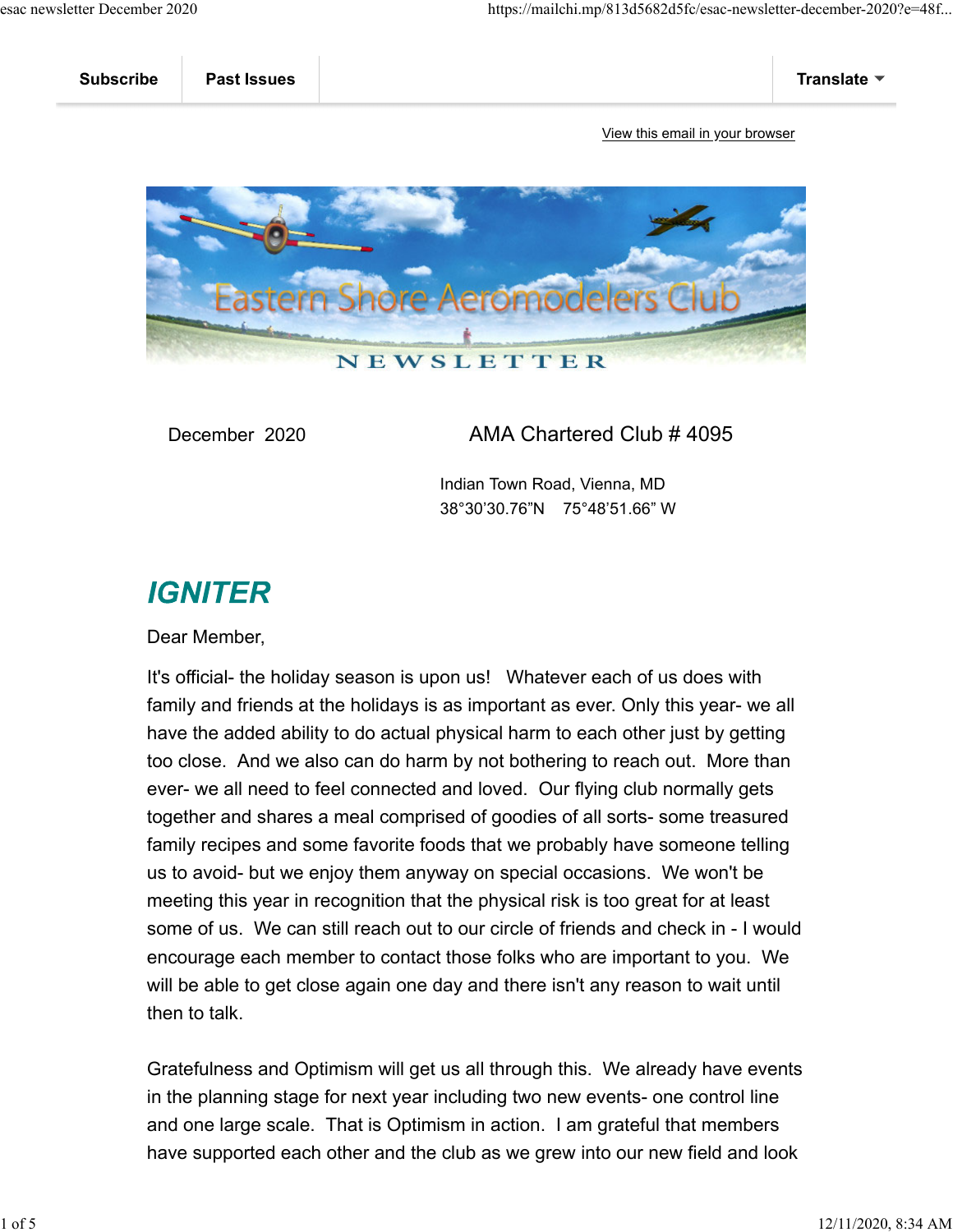Club Dues will remain the same as last year, and we have 3 members already paid up. Contact Jack Rosemere if you want him to send you a paypal payment link. Use this link to download a pdf application form to fill out and help us keep our contact information up to date regardless of how you choose to pay your dues. You can mail a check with your application to Jack or mail the application and pay via paypal. We normally have a lot of members renew at the December meeting- so why not start a new tradition and re-join NOW while you are thinking about it rather than forgetting.

See you soon,

Jack

A couple of photos from recent 'field trips':





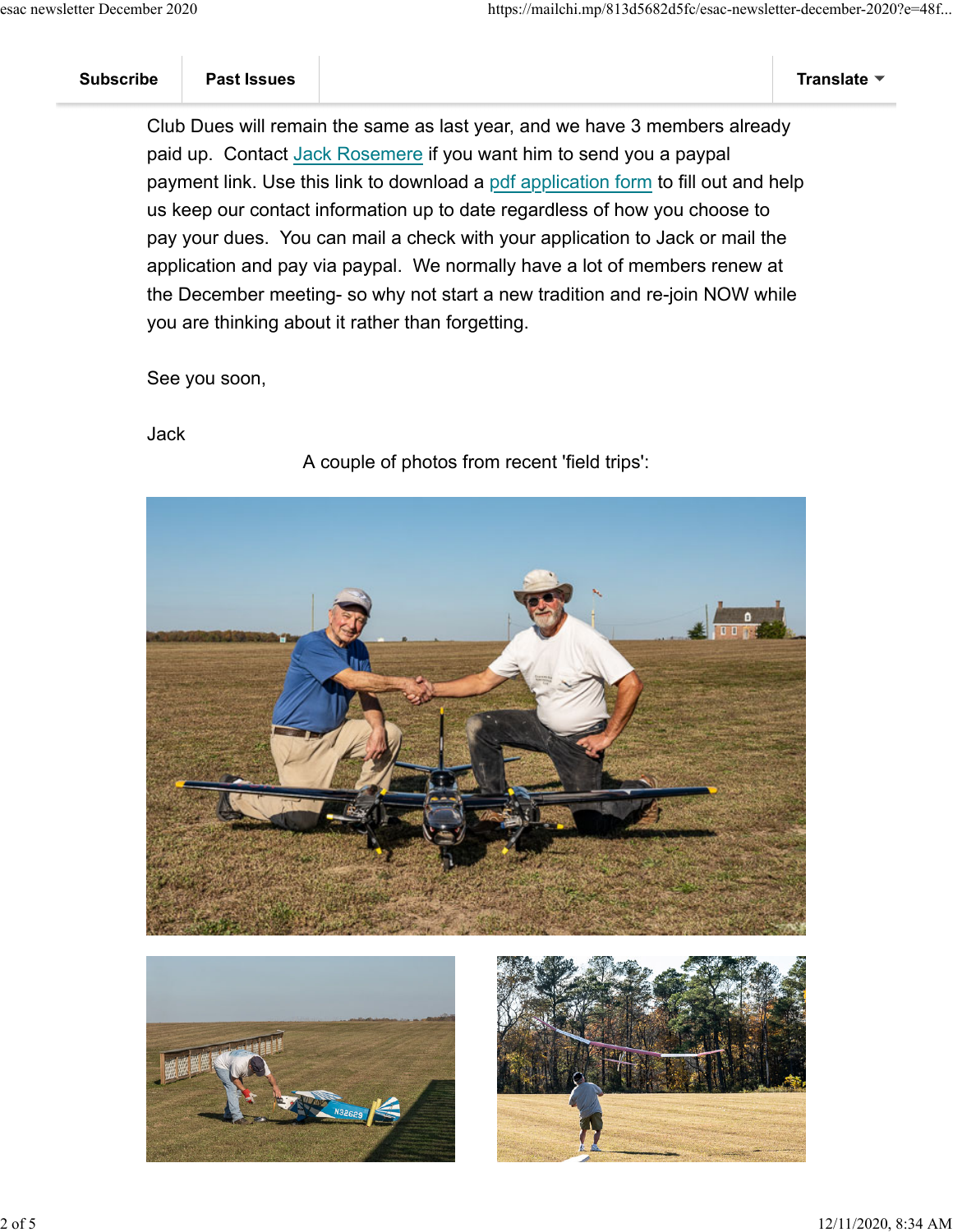## A Meeting was called to order on . . .

November 11, 2020 at the Field at 1:00 pm with 21 members present. The Treasurer reported \$2,039.96 in checking and \$2,565.38 in savings with bills paid but the rent due next month.

Officers were voted in for next year- Jim Cockran took the Safety Officer job (thank you), Jack Rosemere is still Treasurer, Duane Lundahl remains the Vice President and Jack Upchurch is still President. A big Thank You for all the years of service goes to George Fox who has been our Safety Officer so long, that I can't remember having another Safety Officer.

Event discussions continue- May 22-23 are being solidified for a Control Line Spring Fling; August 14-15 for the Annual Jim Coll Control Line Stunt Contest; and the Giant Scale Fly In is being planned for September 11-12 with rain date of September 18-19. IMAC dates need to be tied down and there is talk among the turbine jet folks given the progress with grass growing at the field.

The group considered options for having a December meeting with foodoptions included setting up at the field during the day, or meeting in the evening at Eric Johansen's garage. In the end, it was agreed that the potential risk of being in close proximity eating and enjoying each other might prove unwise. (Recent infection rates seem to have proven us right here)

Actually, given the fact that we have no place indoors to meet, and no business meeting in close proximity anyway, we agreed to wait until February to consider scheduling club meetings. Business that comes up can be handled via phone or email for the winter months.

A request was made to Matt to build a second assembly table to assist members at the field. Matt reported having materials on hand and a willingness to get it built.

There being no further business, the meeting was adjourned at 1:55pm.

Members were approached after adjournment individually to inquire about glow fuel needs. Both local hobby stores are reporting transportation restrictions on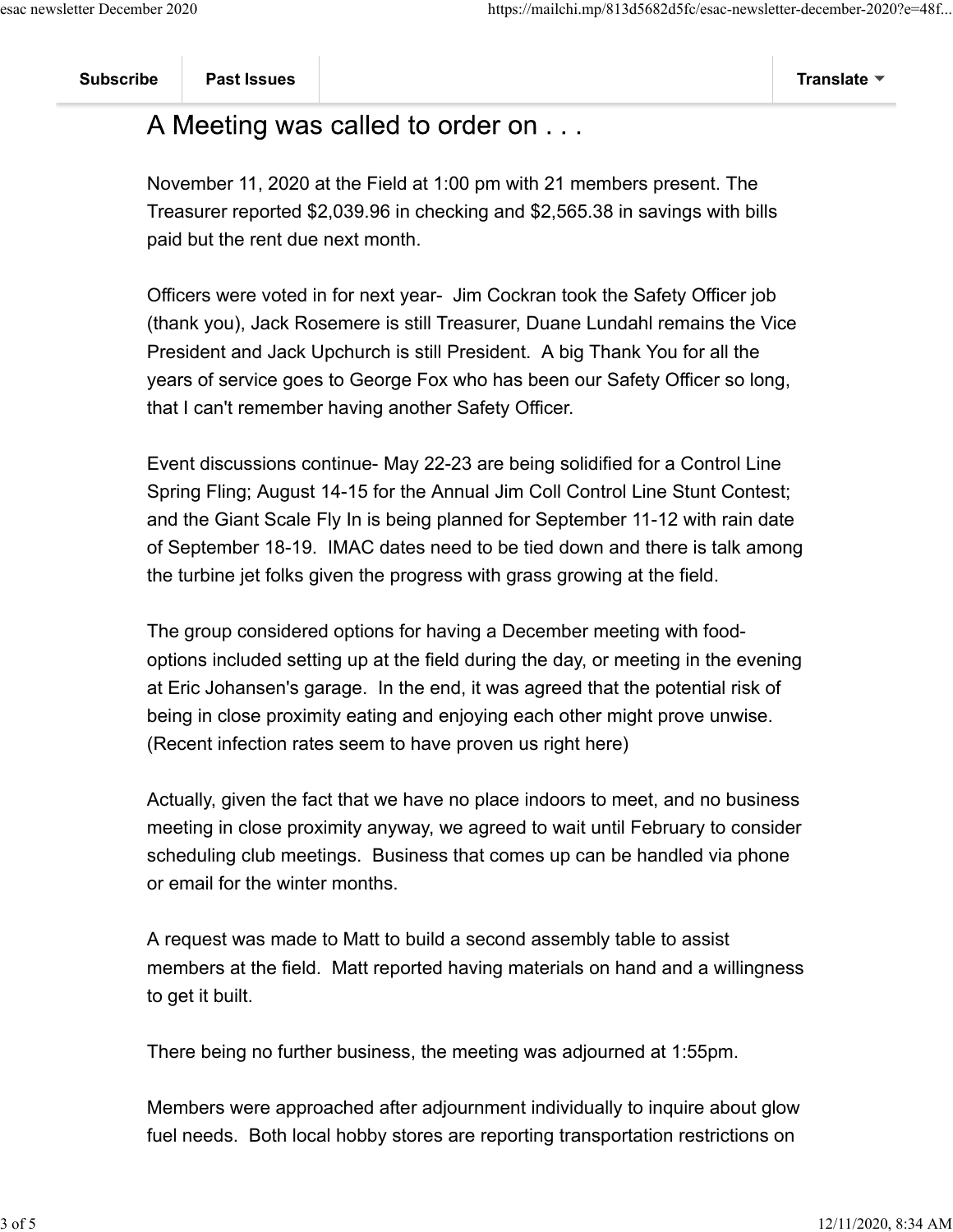purchase to make the transportation costs reasonable.

## The Official 2021 Club Calendar- Check the website for more up to the minute schedule changes.

ark encouraged to think about the think about the make a large enough

January 1- First to Fly informal get together for members wishing to start the year off right - sometime on New Year's Day- 8am;9am or whenever ???

|                                   | Happy Birthday to Us |                                |
|-----------------------------------|----------------------|--------------------------------|
| <b>Support Our Local</b>          |                      |                                |
| <b>Hobby Shops</b>                | Tom Tilley           |                                |
| <b>Hobby Stop</b>                 | Len Serio            |                                |
| 22762 Sussex Hwy                  |                      | Links                          |
| Seaford, DE                       | Gary Hershberger     |                                |
| 302-629-3944                      |                      | <b>AMA Website</b>             |
| <b>Hobby Town of</b>              |                      | <b>AMA - District IV</b>       |
| <b>Easton</b><br>106 Marlboro Ave |                      | Know Before You Fly            |
| Easton, MD<br>410-822-7800        |                      | <b>FAA- Pilot Registration</b> |
|                                   |                      | <b>Renewal Membership</b>      |

Form